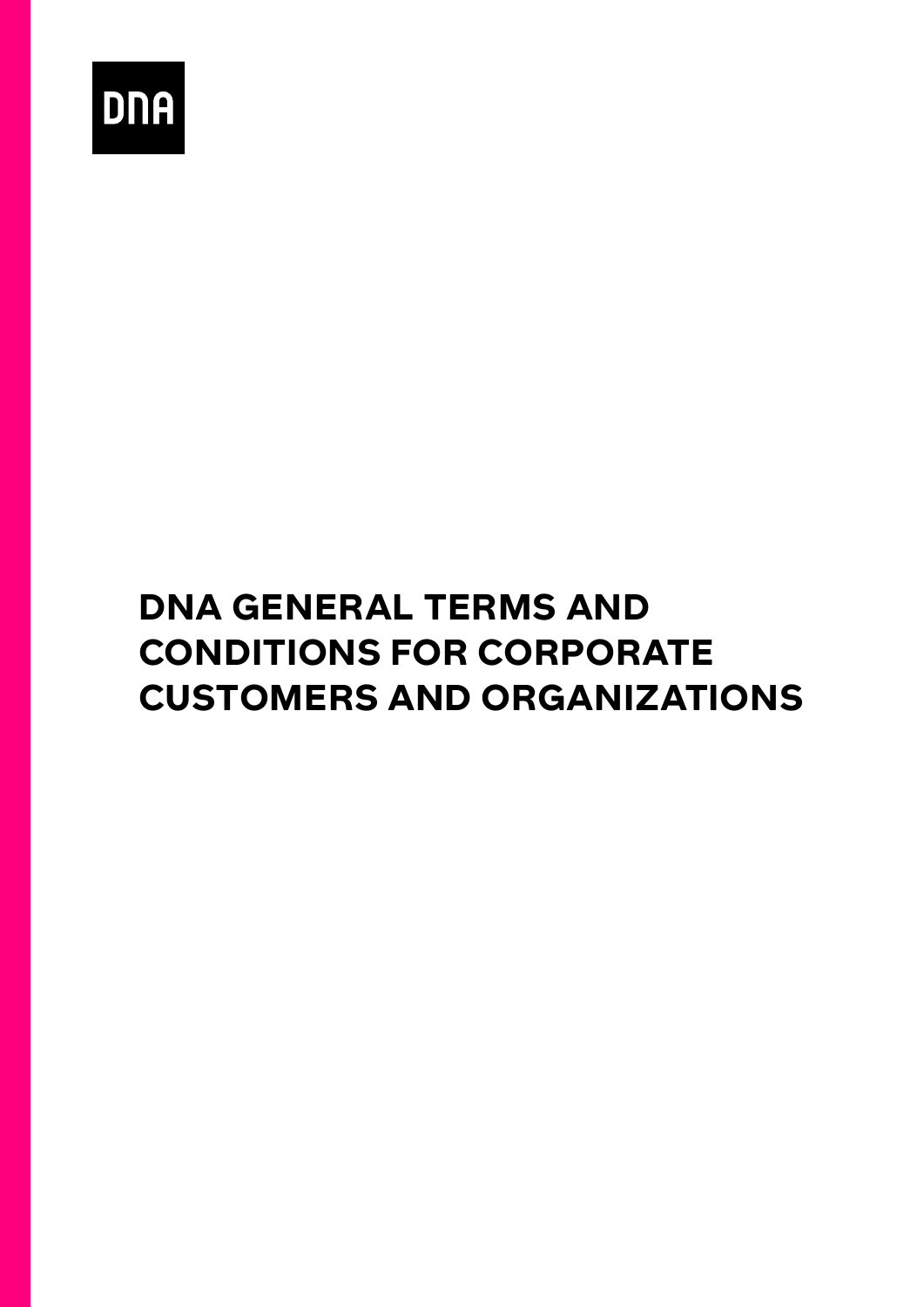# **CONTENTS**

| 5.1    |  |
|--------|--|
|        |  |
|        |  |
|        |  |
|        |  |
|        |  |
|        |  |
|        |  |
|        |  |
|        |  |
|        |  |
|        |  |
|        |  |
|        |  |
|        |  |
|        |  |
|        |  |
|        |  |
|        |  |
|        |  |
|        |  |
|        |  |
| 9 Fees |  |
|        |  |
|        |  |
|        |  |
|        |  |
|        |  |
|        |  |
|        |  |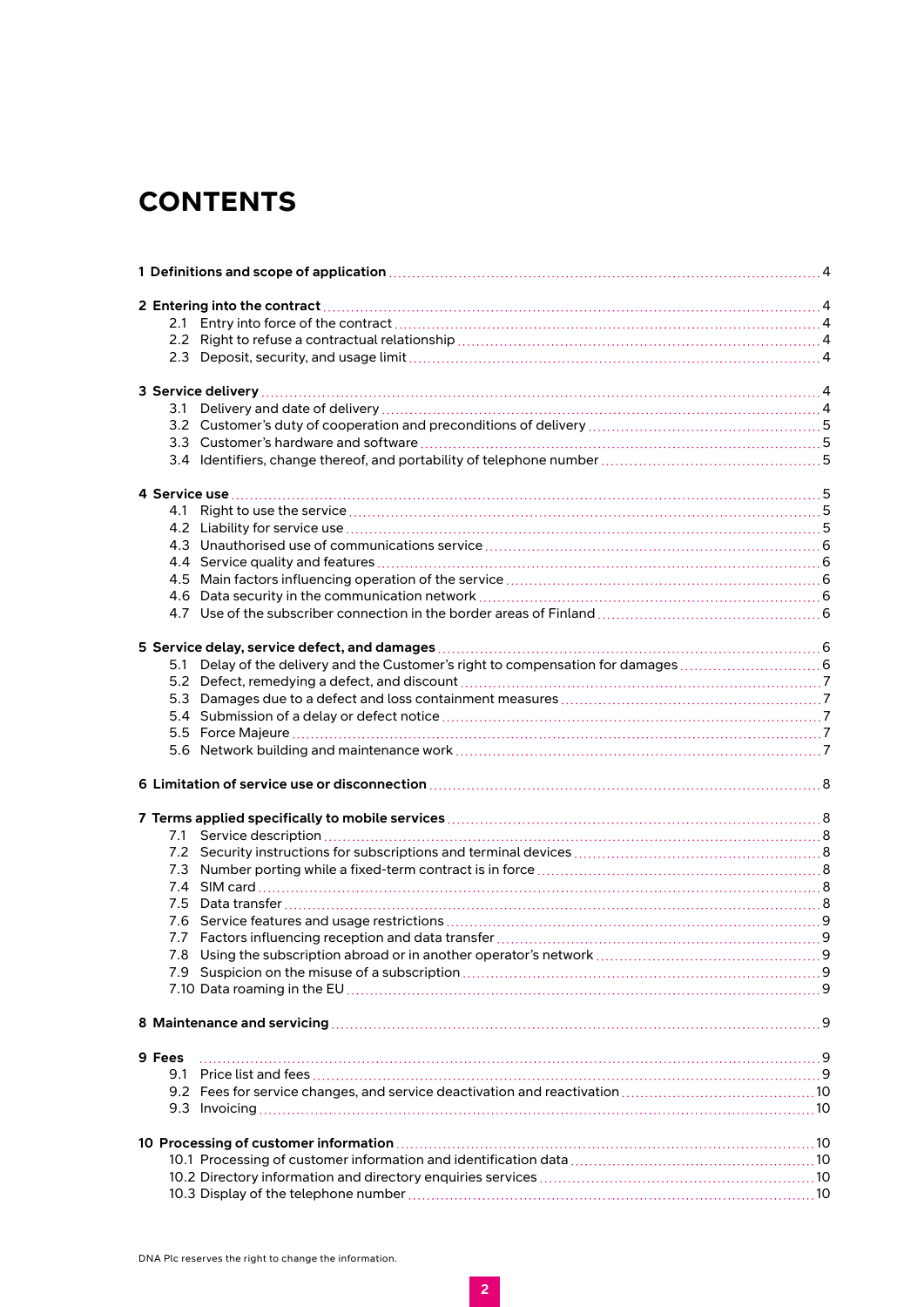| 12.3 Notification of the amendment of the terms and conditions, |  |
|-----------------------------------------------------------------|--|
|                                                                 |  |
|                                                                 |  |
|                                                                 |  |
|                                                                 |  |
|                                                                 |  |
|                                                                 |  |
|                                                                 |  |
|                                                                 |  |
|                                                                 |  |
|                                                                 |  |
|                                                                 |  |
|                                                                 |  |
|                                                                 |  |
|                                                                 |  |
|                                                                 |  |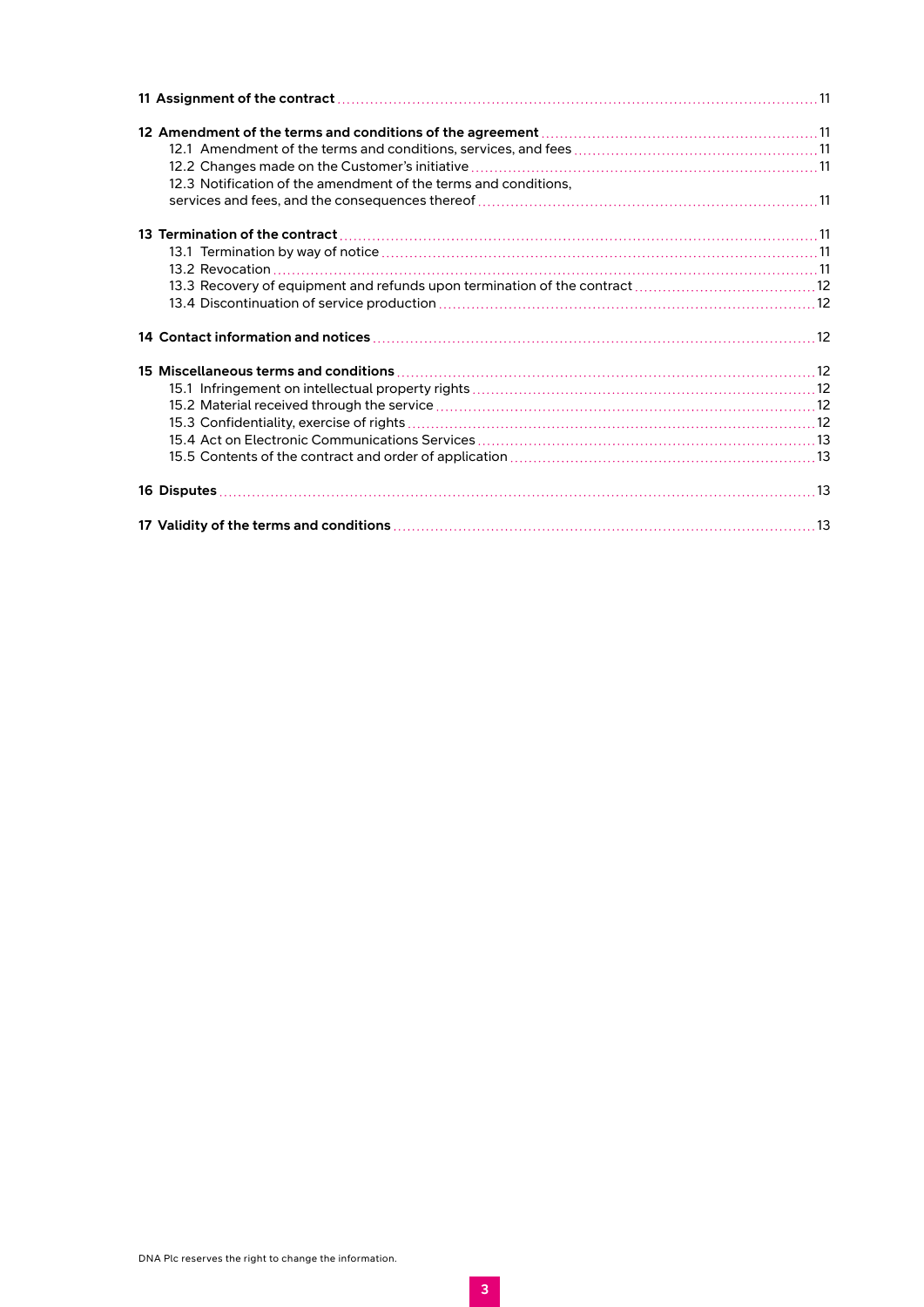# <span id="page-3-0"></span>DNA GENERAL TERMS AND CONDITIONS FOR CORPORATE CUSTOMERS AND ORGANIZATIONS

#### 1 Definitions and scope of application

For the purposes of this Contract, the following terms shall have the meanings defined below:

*'Customer'* means a corporation or organisation that enters into a contract with DNA on the use of the service. Customer also means a consumer customer that acquires the services principally as part of its business activities.

*'User'* means a person who uses the service. The user may be a person other than the Customer, meaning a party to the Contract.

*'Contract'* means a contract concluded by and between the Customer and DNA on a service or service package.

*'Service'* means a communication service or an additional or content service included in the offering of DNA at any given time. Terminals are not included in the subscription or service.

*'Communication service'* refers to the transmission, distribution, and provision of messages in a communication network used by DNA. An additional service or a content service is not a communication service.

*'Additional service'* refers to, for example, the barring service, balance limit service, voicemail service, call transfer service, and the various location services, data storage services, and data security services.

*'Content service'* refers to the provision of content to the Customer, such as a news service or recreational services.

*'Mobile services'* refer to the communication services delivered to DNA's mobile subscriptions via the radio network (2G, 3G, 4G).

*'Communication network'* means a system of interconnected conductors and hardware that is intended for the transmission or distribution of messages. For example, fixed landline networks and mobile communication networks are communication networks.

*'Subscriber connection'* refers to a connection point or interface through which an in-house network or a terminal communication device under the Customer's control is connected to DNA's communication network in order to enable the Customer to use the communication service. The connection may be, for example, a broadband Internet connection or a fixed-network telephone connection.

*'Telephone subscriber connection'* means simultaneously a fixed-network subscriber connection and a mobile communication subscriber connection. A telephone subscriber connection does not mean a broadband Internet subscriber connection, for example.

*'Universal subscriber connection'* refers to a subscriber connection provided by a universal service provider to the Customer's permanent place of business that enables emergency calls and the making and receiving of domestic and foreign calls and other customary telephone services, and that facilitates the minimum data transmission speed specified by the Ministry of Transport and Communications. Different universal service providers may be simultaneously discharging different obligations under the universal service, and the service may be implemented through multiple connections. A universal service provider mean a telecommunications operator assigned by FICORA as a universal service provider with an obligation to provide access services as a universal subscriber connection.

These general terms and conditions shall be applicable to the services provided to the Customer by DNA or by another company belonging to the same group of companies as DNA. In addition, any service-specific special terms and conditions shall apply.

# 2 Entering into the contract

# 2.1 Entry into force of the contract

The communication service contract shall be in writing. The Contract may also be executed electronically, providing that Contract content cannot be unilaterally modified and that the Contract remains accessible to both parties. Entry into force of the Contract may also require the Customer to place a deposit or security (see 2.3). The Contract enters into force upon DNA's acceptance of the order, placed by the Customer, through delivery of an order confirmation or activation of the service.

#### 2.2 Right to refuse a contractual relationship

DNA has the right to check the Customer's credit information.

DNA has the right to deny acceptance of the Customer's order.

DNA may refuse to sign a universal service contract only if criminal charges have been brought against the Customer for, or if the Customer has been convicted in the last year of, using the subscription in a way that has caused disturbances in the network, or if the Customer has undisputed and outstanding payments for a fixed subscription with any telecommunications company.

#### 2.3 Deposit, security, and usage limit

DNA has the right to request that the Customer place a reasonable deposit or security upon execution of the Contract or during the contract period.

DNA shall not pay interest on the deposit or security. Any overdue payments, penalty interest, and collection fees may be deducted by DNA from the security. The Customer shall be liable for the maintenance and liquidation costs of the deposit or security. The security shall be returned upon elimination of the reason for requesting security, and in any event upon termination of the Contract. The deposit shall be returned immediately upon termination of the Contract.

In addition to the deposit and security, DNA shall be entitled to set a usage limit as a prerequisite for the conclusion of the contract.

# 3 Service delivery

#### 3.1 Delivery and date of delivery

DNA or a third party in a contractual relationship with DNA shall supply the service pursuant to the Contract or other agreement. The Customer and DNA shall agree upon the date of delivery or the latest date of delivery. DNA shall deliver the service on the date of delivery at the latest. Unless otherwise agreed regarding the delivery time, DNA shall deliver the service to the Customer within a reasonable period from the time of the Contract's entry into force. DNA shall deliver a universal access service subscriber connection in reasonable time.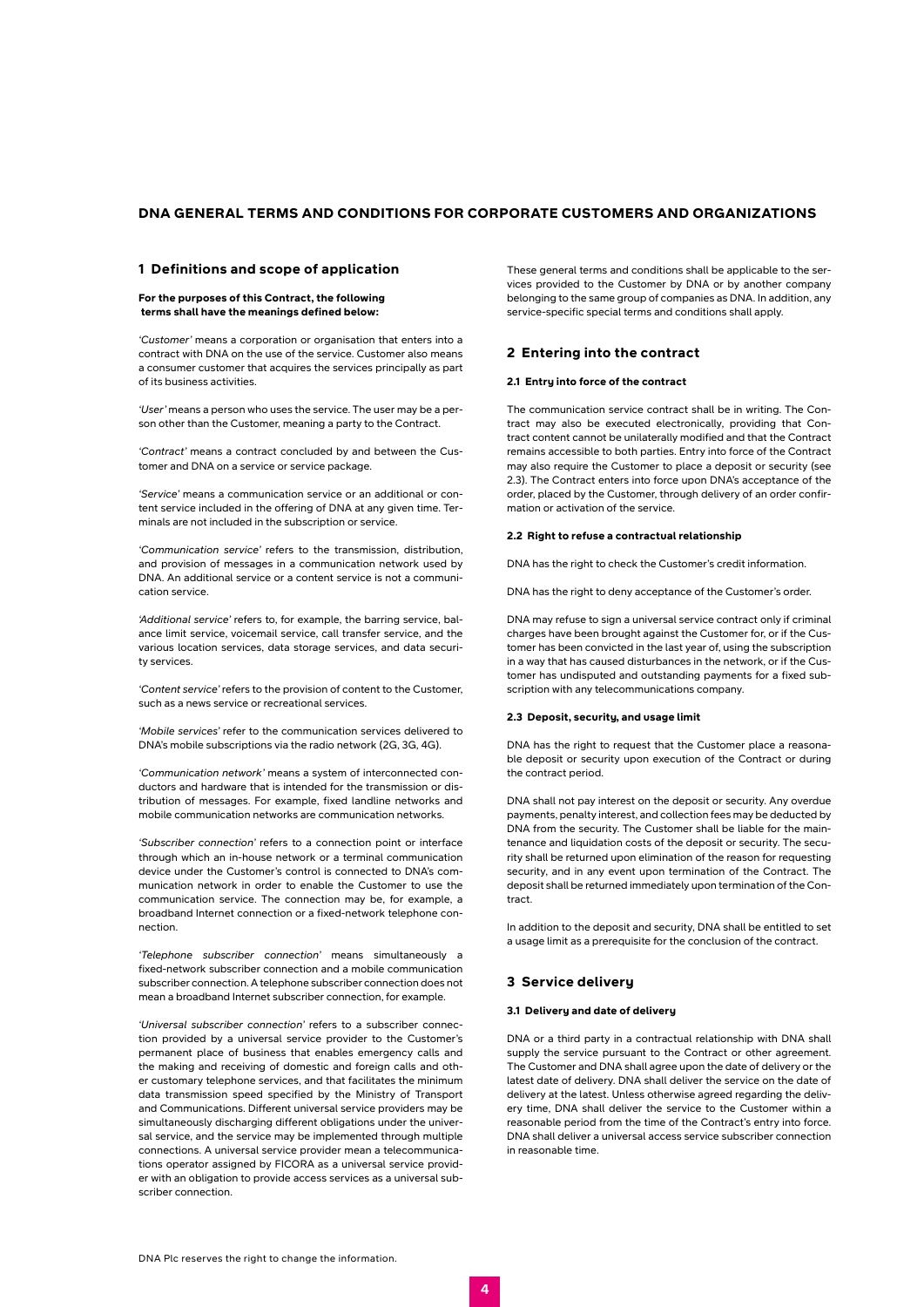#### <span id="page-4-0"></span>3.2 Customer's duty of cooperation and preconditions of delivery

The Customer shall cooperate in the supply of the service and shall organise procurement and installation of all hardware and similar items under the Customer's control. The delivery requires the Customer to have arranged for the following items, among others:

- **•** accurate (such as full address) and sufficient (such as remote location or difficult terrain) information required for delivery of the supply;
- **•** payment of any deposit or security required by DNA, paid to DNA;
- **•** unobstructed access to the requisite premises and spaces;
- **•** sufficient electricity and an in-house network at the delivery address, and ensuring that the premises are in line with DNA's device requirements;
- **•** devices used for the service that meet the general standards of devices connected to a telecommunication network and those on electrical safety; and devices that are functional;
- **•** hardware or software used alongside the service that does not cause damage or disruption to the operation of DNA's network or other network users;
- **•** official permits required for the supply to the Customer, including the costs.

The Customer shall be liable for any additional costs incurred in the provision of the service that are, for example, due to a distant location, difficult terrain, or similar reasons.

The service is considered to have been delivered when DNA completes, for its part, the measures required for activation and deployment of the service. The Customer must file a notice of defect regarding any possible deficiencies within eight days of the delivery, or the delivery is regarded as having been accepted. The delivery is also considered to have been accepted if the Customer has taken the service into use.

If the delivery of the service is delayed for a reason attributable to the Customer, DNA shall have the right to start charging for the service as of the originally agreed date of delivery.

#### 3.3 Customer's hardware and software

The Customer is responsible for procuring and installing the hardware and software, the in-house network, and nay additional security and protection system for the hardware and software, unless otherwise agreed. If the delivery includes software, then updates, modifications, or configurations of the software are not included in the delivery. Hardware and software that cause disturbance to the operation of the network or service are discussed in section 4.1. The Customer is responsible for ensuring that all hardware and software procured from a party other than DNA is type-approved, in operating condition, and in compliance with the statutory requirements.

#### 3.4 Identifiers, change thereof, and portability of telephone number

DNA shall have the right to decide on usernames, addresses, numbers, and other equivalent forms of identification intended for use by the Customer (hereafter 'Identification information'). This information will remain the property of DNA, and the Customer will have no right to it after the termination of the contract, unless otherwise agreed or required by law. The Customer shall store any identification codes that it has received, such as usernames and passwords, with due care and attention.

DNA has the right to change the identification data delivered to the Customer where required by law or regulation by public authority, or due to the communication network, the Customer, supply of the service, data security, or a similar reason. DNA shall report a change in the identifier no later than two (2) months before the entry into effect of the change. DNA has the right to assign the identifier to the use of a third party six (6) months after discontinuation of the use of the identifier by the Customer. The Customer shall retain no right to the identifier after termination of the Contract.

The Customer has the right to have the telephone number reassigned to another carrier according to the Communications Market Act. No identifier except the telephone number can be reassigned during the term of the Contract, unless it is agreed to the contrary.

## 4 Service use

#### 4.1 Right to use the service

The Customer has the right to use the service of DNA as specified under the Contract, general terms and conditions, user guidelines and any campaign terms applicable. DNA shall ensure that the telecommunications network and services enable the Customer to use the service in the agreed way.

The intellectual property rights to the services and products of DNA shall be the property of DNA or a third party, such as the software owner. DNA shall grant the Customer a restricted licence, for the duration of the contract, to the service and digital software versions and documentation supplied under the contract. The service, as well as the equipment, software, documentation, and other material and their usage rights transferred in connection with the service, must be used according to the instructions issued by DNA or a third party, such as the owner of the software, and only for their intended purposes.

The Customer may not, without DNA's prior consent in writing, copy, convert, or modify the documentation or software, or disclose or deliver it to a third party, except where required by peremptory law. Upon expiry of the licence, the Customer shall, at the request of DNA, return, erase, or otherwise destroy at its expense all original content and data delivered, and any copies thereof that may have been produced, that are in the possession of the Customer. Said content and data delivered include, for example, software, manuals, and the installed and/or otherwise produced copies.

DNA shall not be liable for any limitation to service use that may be imposed abroad. Detailed information is available on the website and from DNA's Customer Service.

Use of the service may not cause unreasonable load or other harm or disturbance to DNA, the operation of the public communication network, other users of the communication network, or a third party. The Customer shall immediately disconnect from the communication network any hardware or software that is causing disturbance to the operation of the network or service. The Customer shall be liable for damages caused to DNA or a third party, as well as for the costs incurred in locating the defect. In the case of harm or disturbance, DNA has the right to disconnect said hardware and software from the network without prior consultation with the Customer. DNA further has the right to restrict traffic volume in the communication network, suspend service use, disconnect the subscriber connection, and take any other necessary action required to secure network traffic, operation of the services, data security, or availability.

The Customer may not sell to a third party the service supplied by DNA, route third party traffic through the service, or otherwise commercially distribute the service to a third party. Using the service primarily for routing calls between networks is not permitted.

## 4.2 Liability for service use

DNA shall be liable for the service offered and supplied under the Contract. DNA is not responsible for any content acquired through or by means of the service, or the operation or availability thereof, or the Customer's right to use said content, except where supplied by DNA.

The Customer shall ensure that the content ordered, procured, or delivered by the Customer, or the Customer's service use, does not cause disturbance to the network or other users, jeopardise data security or service availability, or violate the rights of DNA or a third party, common decency, laws or regulations, or decisions by a public authority.

DNA has the right to block service use or disconnect the subscriber connection in a case where DNA, a public authority, or a third party demonstrates that the Customer has acquired, delivered, or transmitted, or otherwise made available through or by means of the service, said harmful content, or that the service has been used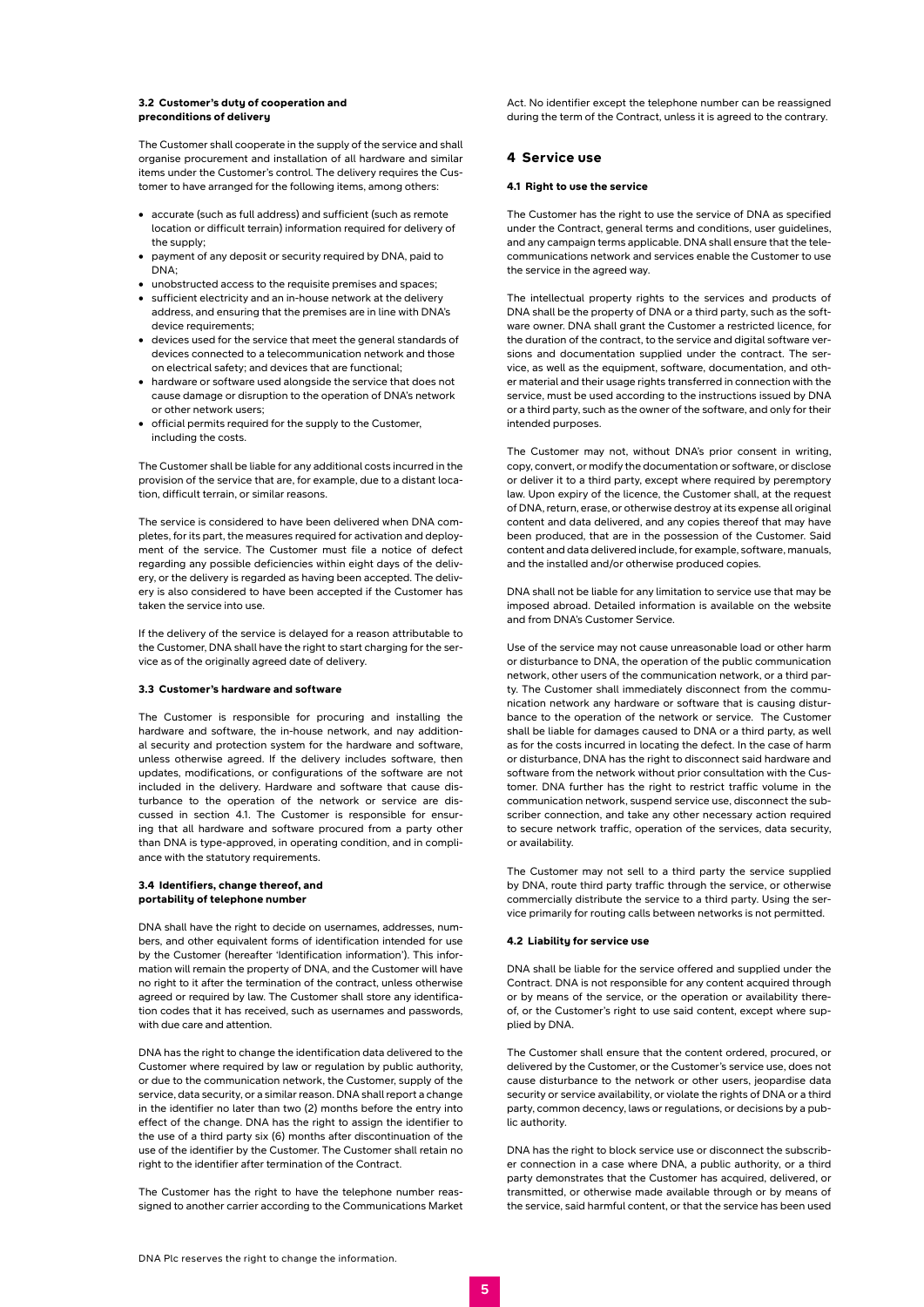<span id="page-5-0"></span>in violation of the terms and conditions herein. DNA further has the right to take any action that may be required and to claim damages from the Customer for the damage incurred though a contractual breach. DNA shall notify the Customer of said action using an appropriate method.

The Customer has the right to authorise a third party to use the subscriber connection, but the Customer is fully liable for said thirdparty use of the subscriber connection under the Contract.

The Customer uses the service at their own risk. The Customer shall adhere to data security in service use, and shall protect adequately the hardware and software (see 4.5) and, where necessary, also the use of the communication service by subscribing to barring, usage limit, or balance limit services. The data protection measures include, for example, applying and updating antivirus and firewall software, upgrading the operating system and software, and other similar necessary measures.

In the event that the terminal device, identifier, or smart card is lost or stolen, the Customer shall notify DNA's Customer Service immediately.

DNA shall ensure that the settings for services produced or offered by DNA are made available for the Customer. The Customer is responsible for activation of the settings. The Customer is responsible for the configuration and settings of the hardware and software required for service use, and for installation, maintenance, and removal thereof, except where it is agreed to the contrary.

#### 4.3 Unauthorised use of communications service

Unauthorised use of communication service refers to a situation where a third party, without the Customer's consent, uses the Customer's communication service or uses it for subscribing to content or value added services. The Customer shall be responsible for the unauthorised use of the communication service, and the costs incurred by it, until the day when the Customer reports the issue to DNA's customer service.

When DNA receives a notification from the Customer of the unauthorised use or loss of the device, DNA shall have the right to deactivate the communication service and block the use of the terminal device immediately.

#### 4.4 Service quality and features

DNA shall specify the core quality and features of the service being offered in a service description, service-specific special terms, or other similar contract document to be delivered to the Customer.

#### 4.5 Main factors influencing operation of the service

Shadow zones, local or temporary traffic disruption, loss of capacity, or slowdown may occur in the operation of the service, due to the inherent properties of radio-wave technology, data transmission, and public communication networks. The service area and operation of the service are affected by, for example, the terminal device used by the Customer and the condition thereof, prevailing weather conditions, the shape of the terrain, buildings and structures, and maintenance operations. The services and related software may contain minor technical flaws that do not have a substantial impact on the use of the services or software. For these reasons, DNA is not able to warrant uninterrupted operation of the services throughout the network's service area (see 5.2 Service defect).

DNA has the right to determine the spatial service area of the network and the network features. The spatial service area of the network depends, to a certain extent, on network loads, and the coverage is not static at all times. DNA may optimise certain parts and functions of the network to enhance the overall service area, and this may cause local variations in the service area.

DNA has the right to conduct measurements and to control data traffic to prevent network overloads, and this may influence service quality (Service defect, see 5.2.). DNA has the right to make changes to the services and the smart card (e.g., SIM technology) that have a minor impact on the use of the services but not, however, on the core content of the Contract (see 12). DNA can also send over the communication network, to the Customer's terminal device,

settings that the Customer may choose to install, designed to make use of the subscriber connection more straightforward.

Provisions on universal emergency calls made over the public communication network, on determination of the caller's location, and on transmission of emergency text messages are laid down in law and in the Regulation of Finnish Communications Regulatory Agency. For its part, DNA shall ensure that the caller's location can be determined and that the Customer has chargefree access to the universal emergency number 112 to transmit a call or a text message. Determination of the caller's location and transmission of an emergency text message are not possible in the mobile communication network without a SIM card. Emergency text messages are not as reliable or as fast as emergency calls. The service-specific special terms provide information on access to the emergency number and determination of location when using services other than a telephone subscriber connection (e.g., VoIP services).

#### 4.6 Data security in the communication network

DNA is responsible for the data security of its communication network and for the data security services being supplied. DNA shall not be liable for any disturbance that may occur on the public Internet network, or for any other factor beyond DNA's control that may hamper service use.

DNA may take action to prevent data security breaches and to eliminate anomalies targeted at data security, where such measures are necessary to secure the operation of the communication network or network availability, or to secure the message recipient's connection access. These actions include, for example, blocking message transmission and reception, and eliminating malware in a message that threatens data security. DNA shall size the measures in proportion to the severity of the incident being prevented, and shall stop the measures immediately upon removal of the grounds for their implementation. DNA shall inform the Customer of the data security threats, protection methods, and effective impact by means of the website or another appropriate channel.

DNA reserves the right to employ traffic control measures in the network that may be directed to Service users applications, Services, content or that are dependent on the recipient, sender or used device, if such measures are deemed necessary to:

- 1) Comply with a legal requirement, or ordered so by a court of competent jurisdiction or by authorities; or
- 2) to maintain or protect the proper functioning or safety of the network, services delivered or user devices; or
- 3) prevent network overload, or to manage the effects of temporary and abnormal overload.

#### 4.7 Use of the subscriber connection in the border areas of Finland

In the border areas within the borders of Finland, a terminal device set to automatic roaming will log on to the strongest signal. In order to avoid expensive roaming charges, the Customer must manually select DNA's network in the terminal device's settings. Manual network selection will prevent the call or data connection from accidentally roaming on a foreign network. The Customer shall be liable for the roaming charges.

#### 5 Service delay, service defect, and damages

#### 5.1 Delay of the delivery and the Customer's right to compensation for damages

The delivery of the communications service is considered to be delayed in a case where the service is not delivered on the agreed date for a reason not due to the Customer or under the Customer's control.

The Customer is not entitled to compensation if DNA, or a service provider employed by DNA, demonstrates that the delay is due to a reason beyond its control, which it cannot reasonably be expected to have considered at the time of entering into the contract, and the consequences of which it could not have avoided or overcome using reasonable effort. These reasons include, for example, force majeure; a delay due to the Customer's action, negligent act,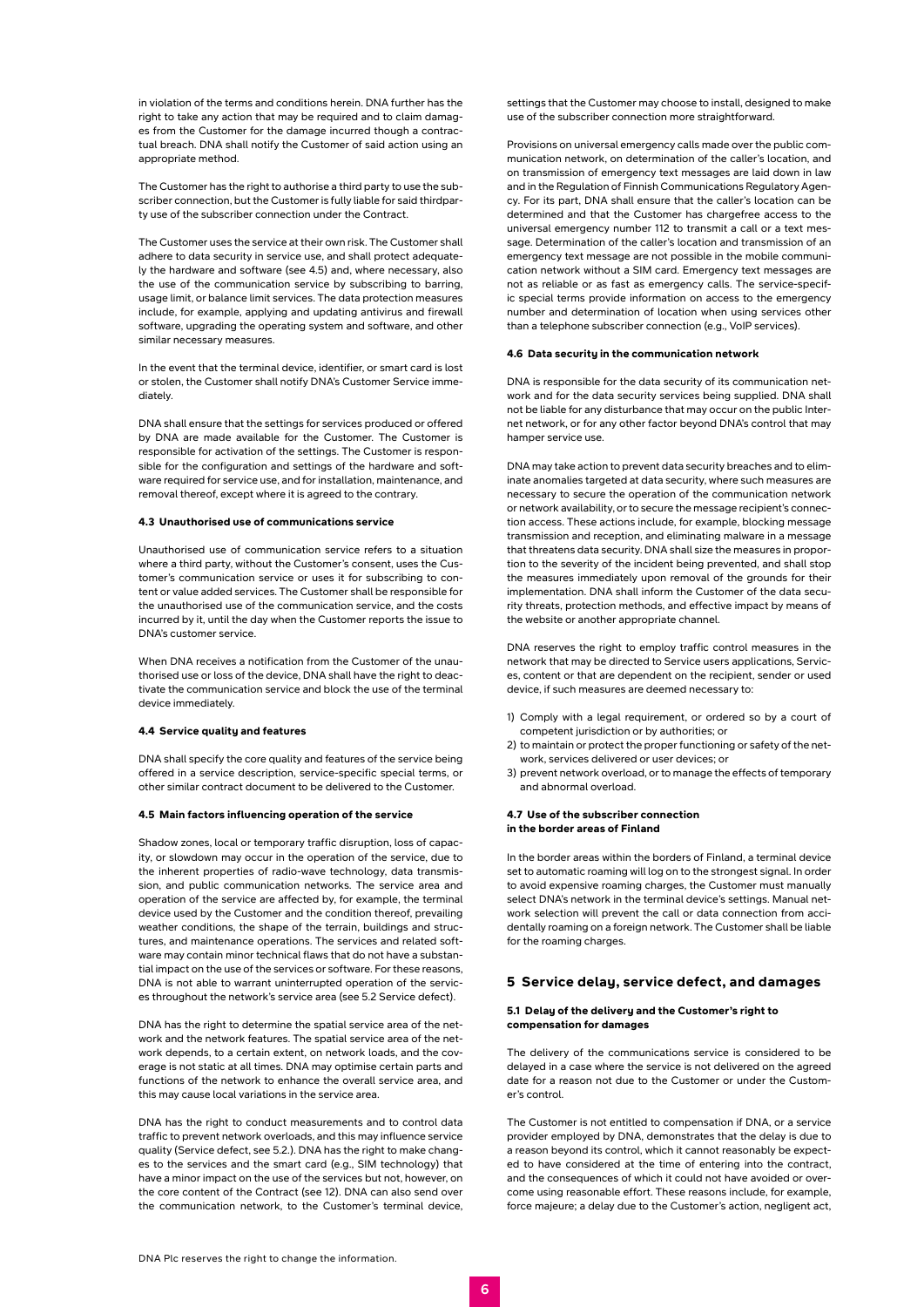<span id="page-6-0"></span>or omission; or a deficiency in the terminal device or in-house network.

If a single-payment delivery or a part thereof is delayed due to DNA's negligence by more than two (2) weeks, and the delay has caused expenses for the Customer, DNA shall pay upon demand by the Customer a delayed penalty, which is 1% of the price of the delayed delivery part for each full delayed week, but for a total maxi-mum of ten weeks. DNA liability for delay of services delivered for a monthly fee shall begin as of the intended day of delivery. In such a case, the penalty of 1% per full week, with maximum of 10%, is calculated based on the monthly fee of the delayed service.

The Customer is not entitled to a delayed penalty if, by the Customer's agreement, an equivalent service or device has been delivered to the Customer free of charge for the delay period.

The Customer is entitled to damages for actual loss caused by the delay only to the extent that the loss exceeds the amount of compensation for the delay.

No compensation shall be paid for indirect damage, such as lost profit or damage resulting from a delay in sending or receiving a message.

No other compensation shall be payable due to said delay.

#### 5.2 Defect, remedying a defect, and discount

#### **Defect**

The communication service is considered to contain a defect when the quality of the service does not comply with the contract. In the case of a defect, the Customer has a primary right to request that the defect be remedied, and a secondary right to a discount for the failure to meet the service level. Service levels shall be agreed on a product- and service-specific basis.

#### **Circumstances considered not to constitute a defect**

In addition to the provision under section 5.6, none of the following are considered to constitute a defect under the Contract:

- **•** a service defect due to an act or omission by the Customer or a third party using the service, or due to a reason under the control of the Customer or the third party;
- **•** a service defect due to the deficient operating condition of the terminal device or in-house network, or temporary service outage of short duration.

The Supplier is not able to warrant uninterrupted operation of communications services, because temporary outages and disturbances are part of the nature of the services. Hence, the communication service is not defective when the operation, despite disruptions, corresponds to the operation of similar communication services in general. Shadow zones, local or temporary data traffic disruptions, or loss of speed may occur in the operation of the services, because of radiowave technology, data transmission, the inherent features of communication networks, network load, or nuisance traffic, for example. Message transmission and data traffic filtering or blocking may temporarily fail.

DNA shall repair errors in services, deliveries, delivered equipment, or work performed due to any breach of contract for which DNA is liable, providing that a claim for compensation has been made immediately to DNA. DNA shall be liable for the associated repair costs, but no other compensation shall be paid.

DNA shall not be liable to perform repair work if the error was due to a reason beyond DNA's control, such as incorrect use of the service, insufficient maintenance, defects in the Customer's operating environment, faults in the power network, equipment failure, negligence, or omission of instructions relating to the use or maintenance of the service, or compliance with the service's environmental requirements, or the amendment, repair, or connection of equipment, a telecommunications connection, or software not included in the service, or settings, or regulations other than those of DNA, or amendments, repair, interfaces, or appliances used, or other actions by a third party.

Equipment delivered and permanently installed by DNA shall be repaired at the Customer's premises. The Customer shall bring other equipment to DNA for repairs. Instead of performing repairs, DNA shall have the right to exchange or update a service, device, or software included in the delivery with a functionally similar product if the repair work would cause unreasonable costs to DNA. The Customer shall compensate DNA by a reasonable amount, corresponding to the improvement or extension of usable life of the device or service.

The Customer shall be required to compensate for the damage or other financial loss caused to DNA by a breach of contract. If the equipment or software used in the service has caused disruption in the operations of the communication network or its other users, the damage and costs relating to the location of the errors caused to these parties shall also be compensated.

#### 5.3 Damages due to a defect and loss containment measures

DNA shall be liable for any direct damage caused to the Customer by a delay or defect, as demonstrated by the Customer, insofar as the damage exceeds the service compensation agreed for failing to meet the service levels. The maximum amount of compensation is limited to a sum corresponding to the service charge for one month that caused the damage. DNA shall be liable for any indirect damage, such as substantial loss of use or loss of income, only if the loss is due to DNA's intentional actions or gross negligence in the performance of the contract. The Customer shall demonstrate the loss occurred. No compensation is awarded for inconvenience alone due to a loss event.

In the event that a loss occurs or becomes imminent, the Customer shall, to prevent further damage, take all action that may be reasonably expected from the Customer to prevent or contain the loss. In a case where the Customer does not take said reasonable action to prevent or contain the loss, the Customer shall be liable for a portion of the damage incurred through the failure to act.

#### 5.4 Submission of a delay or defect notice

The Customer shall, to invoke a defect, inform DNA within a reasonable time after the defect was, or should have been, discovered. The Customer shall invoke a delay within a reasonable time after the delivery of the service.

#### 5.5 Force Majeure

DNA shall be exempt from the contractual obligation and liability for damage in a case where the non-performance or delay under the contract is due to force majeure. Force majeure refers to an event or circumstance beyond the control of DNA, which it could not have considered at the time of entering into the contract. Force majeure may be, for example, network maintenance and building work necessitated by extraordinary weather conditions, a declared national emergency, labour dispute, fire, act of God, discontinuation of energy distribution, laws and regulations, orders by a public authority, equipment or soil construction damage due to a third party, or any other similar loss, and a delivery failure, defect, or delay by DNA's contractor caused by any of the above. Where performance under the contract is delayed or impossible due to a reason referred to above, the time reserved for the performance is extended by such time that may be considered reasonable under the circumstances.

The Customer shall be exempt from discharging the duties and obligations under the contract in the case of force majeure, which may be, for example, a declared national emergency, fire, act of God, discontinuation of payment transfer traffic, or regulation or decision by a public authority.

# 5.6 Network building and maintenance work

DNA may, without the Customer's consent, temporarily suspend supply of the services, or restrict service use whenever necessary, for a reason related to network building or maintenance work or data security. These reasons include, for example, expansion of the communication network, maintenance of relay stations or service operator systems, and prevention of denial-of-access attacks. Said outage is not considered to constitute a defect in the supply of a communication service or other service.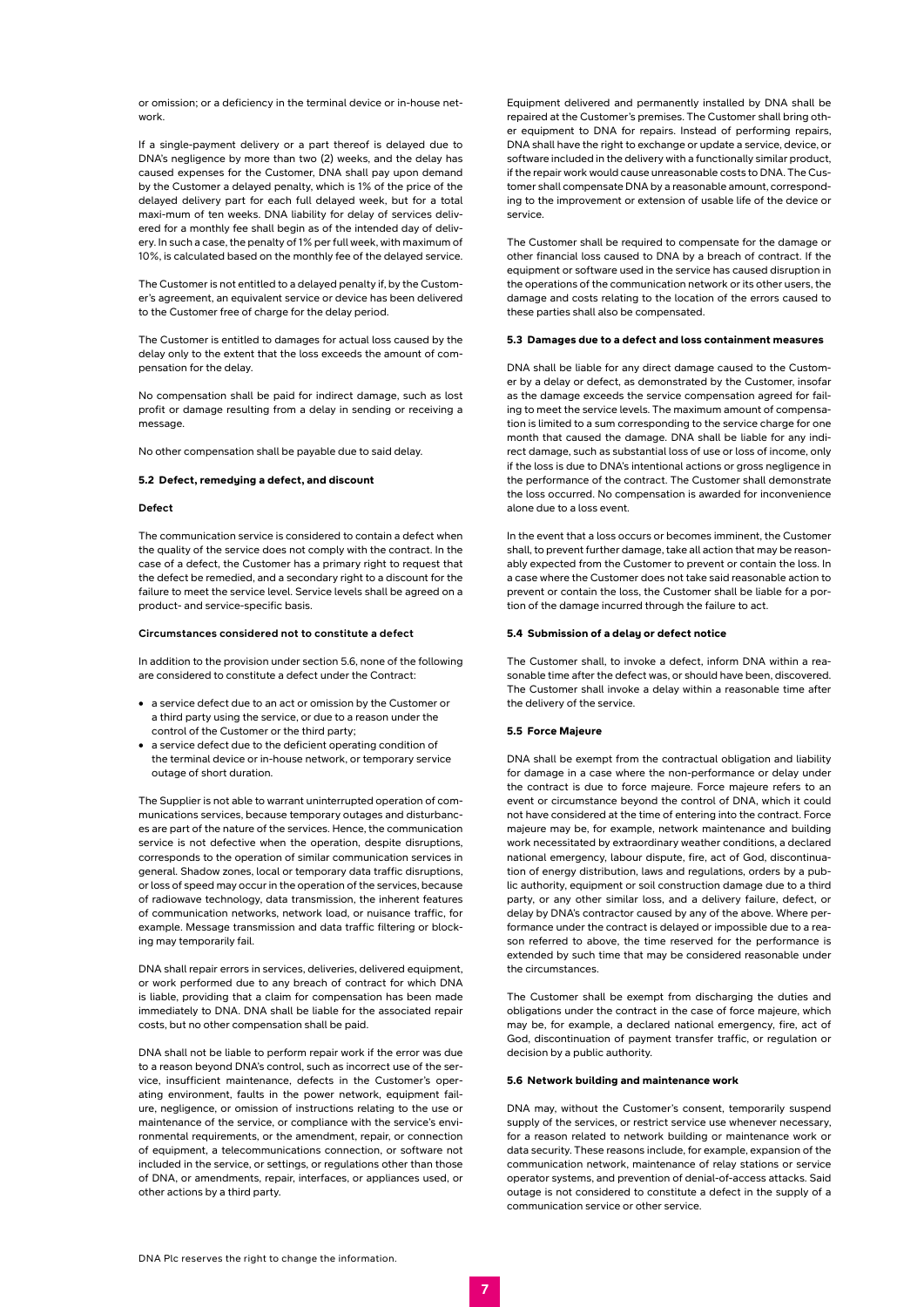# <span id="page-7-0"></span>6 Limitation of service use or disconnection

Disconnection of the subscriber connection refers to the blocking of all services available using the subscriber connection. Usage limitation of the subscriber connection refers to the blocking of one or more services available using the subscriber connection. Use of the telephone subscriber connection can be limited, for example, by allowing the Customer only to receive calls while being able to make only emergency calls and, where feasible, transmit emergency messages.

DNA has the right to disconnect the subscriber connection, deactivate a service, or restrict the use thereof, if:

- 1. the Customer does not pay a due invoice for the subscriber connection despite a past due notice,
- 2. the Customer does not pay a due invoice for an additional or content service despite a past due notice; in this case the subscriber connection is notdisconnected, but the use of said service is deactivated or restricted,
- 3. the Customer exceeds the agreed usage limit; in this case the subscriber connection is not disconnected, but service use may be restricted,
- 4. the Customer does not place the deposit or security requested upon entering into the contract,
- 5. the police or another competent authority demand disconnection or deactivation,
- 6. the Customer has been declared bankrupt by a court of law, or declared insolvent by a public authority, and the Customer does not place the reasonable security requested,
- 7. the Customer is indicted of disrupting communications using the subscriber connection, or
- 8. the Customer does not, in disregard of a notice, adhere to the other terms and conditions of the contract.

DNA has the right, on the above grounds, to block the use of a telecommunication service through the subscriber connection at the request of another telecommunications operator that uses the subscriber connection for the supply of communication services, or that invoices for the services through DNA, or where the telecommunications operator making the request is not able to block the use of the communication service itself.

The Customer shall pay the fees under the contract, such as the basic fee and due user fee, notwithstanding disconnection of the subscriber connection or deactivation or restriction of service use for a reason covered by the Customer or DNA's obligation.

# 7 Terms applied specifically to mobile services

#### 7.1 Service description

The standard services included in all mobile subscriptions include calls, SMS and MMS messages, and the capability to transfer data. At any given time, the Customer can also subscribe to additional services included in the DNA offering.

#### 7.2 Security instructions for subscriptions and terminal devices

Care must be taken in storing, protecting, and using the subscription. The PIN codes, SIM card, or phone must not be left unattended.

Near national borders, the mobile phone may select a network used in the neighbouring country. This means that the incoming and outgoing calls and messages and other services, such as data transfer, will be charged as if the subscription were used abroad. Automatic network selection is usually the default; the network selection must be set to manual, after which the DNA mobile network must be selected as the home network.

#### 7.3 Number porting while a fixed-term contract is in force

If the Customer exercises the right to reassign the telephone number to another carrier during the fixed term, the Customer's fixedterm contract with DNA will remain valid regardless of such reassignment, and the Customer is liable for the fees and charges under the contract until the end of said fixed term.

DNA has the right to charge subscription-specific, reasonable compensation for number porting of a fixed-term subscription if the porting occurs before the end of the fixed-term period. This section will be applied to all subscription contracts concluded after 1 December 2015 or new subscriptions ordered after that date.

#### 7.4 SIM card

Unless otherwise agreed, the Subscriber Identification Module (SIM) that contains the international customer identification code remains the property of DNA. The Customer is allowed to use the SIM card only in an operational telecommunications terminal of an approved type, in line with the regulations on radio apparatus. Use of the subscription requires an advanced terminal device. It will not operate on single-frequency phones, for example.

DNA has the right to update the SIM card remotely with foreign operators' reference lists, and to optimise the technical structure of the SIM card to enhance the co-operative nature of the mobile network environment and the SIM card, and to maintain the service quality DNA provides. DNA has the right to replace the SIM card.

The SIM card must not be used in a device or an operating environment where service outages or other disruptions in voice, message, or data transfer may cause the risk of injury or property loss.

If the SIM card is in the possession of a lost property office or some other organisation whose purpose is to return lost items to their owners, as described in the legislation on lost property, DNA has the right to hand over information on the owner or holder of the mobile subscription, including their contact information, to that office. This applies only if the information is of help in returning the SIM card or mobile telephone to its owner, and if the Customer has not forbidden DNA from handing over said information.

The Customer is entitled to get a new SIM card for a price, according to the price list, if the old card has been lost, stolen, or damaged.

#### 7.5 Data transfer

All subscriptions feature data transfer by default, invoicing of which is based on DNA then current price list.

Call or message barring does not prevent the use of data transfer services. Data transmission may be blocked in some subscription types with applicable DNA service. (see instructions at www.dna.fi).

The service-specific default settings required to establish the connection are available from DNA Customer Service and the DNA website. The Customer is liable for the implementation of the settings, and for using the settings in question when connecting to the service. If the Customer connects to the service using other settings, the Customer is liable for any service disruptions, damage, and costs possibly incurred by the Customer.

The Customer is responsible for the protection and information security of the mobile phone and/or other similar terminal device. Depending on the technology applied, it is possible that the connection between the terminal and the network base station or other access point will not be encrypted. The Customer may use services other than those created and provided by DNA via the data transfer connection. This is done at the Customer's own risk.

Service availability depends on a number of factors, such as the number of simultaneous users and the network load. Due to network load, data transfer may slow down, experience disruptions, or be suspended altogether. DNA is not liable for any delay, alteration, or loss of data or other content resulting from reasons beyond its control in relation to service use.

DNA does not guarantee a specified data transfer speed. DNA reserves the right to prioritise other network data traffic over the service due to official regulations and for data security reasons, if this is required to ensure the availability of the network and services. DNA may employ traffic control measures to temporarily restrict the use of services and data traffic by e.g. disabling certain traffic protocols, ports or disconnecting the service entirely, if such measures are needed to ensure overall service usability, network security or to root out malicious traffic. Such measures may be employed by using automated systems.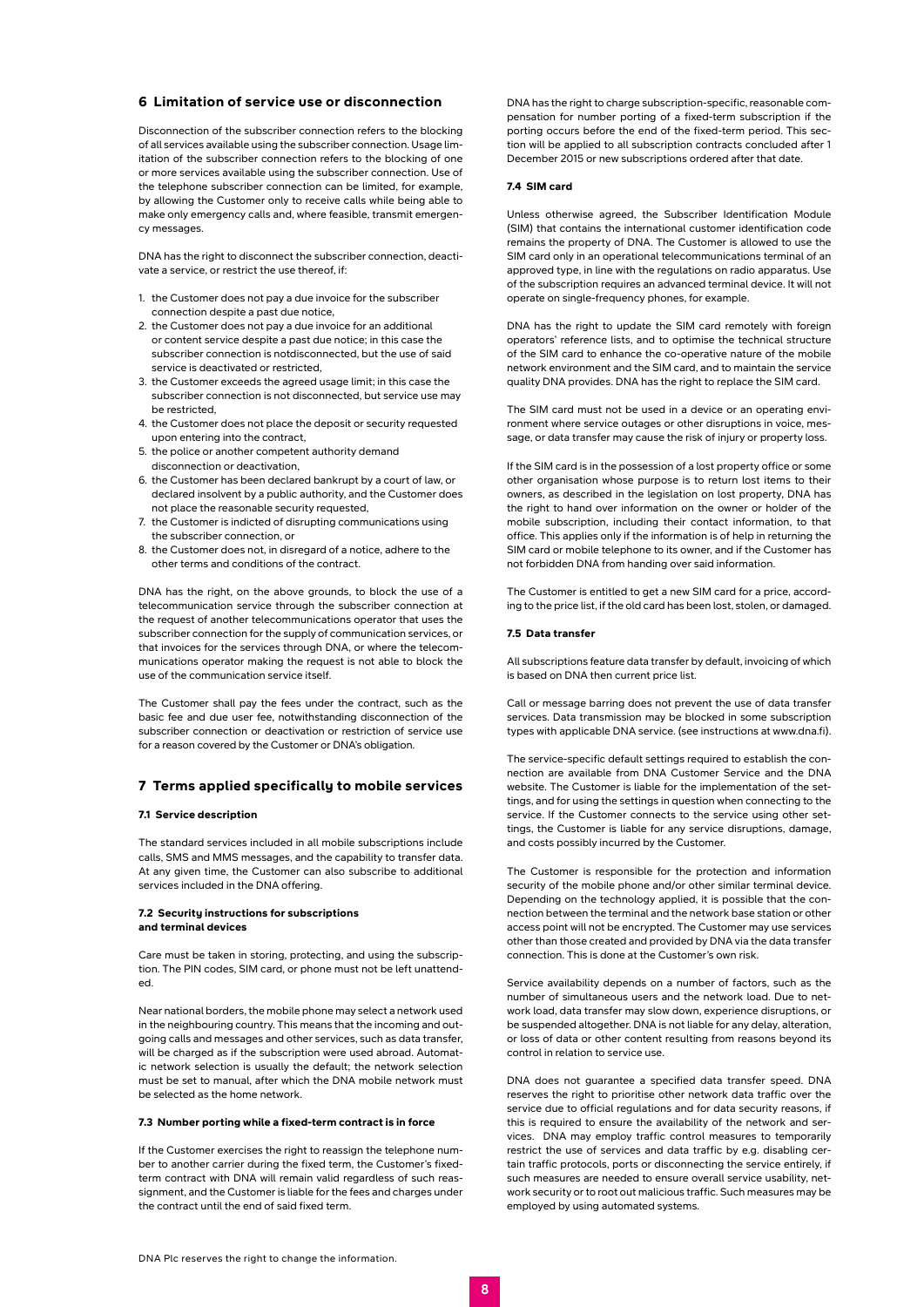<span id="page-8-0"></span>The DNA mobile network capacity can be allocated based on subscriptions' maximum speeds. This means that a subscription with a higher maximum speed gets a higher data speed than a subscription with a lower maximum speed also in the event of network congestion. The differences in the offered capacity do not exceed the relative difference of the subscriptions' maximum data rates. A subscription with a maximum speed of 300 Mbps, for example, can get up to six times the capacity of a 50 Mbps subscription. In case the traffic load of a base station gets so high that customers with 50 Mbps maximum speed only get 10 Mbit/s data transfer, the customers with 300 Mbps maximum speed may still get a data transfer speed of 60 Mbps at the same time in the service area of the same base station. Any greater differences in loaded network are result of, for example, customers' different radio conditions and device features.

Use of the service abroad is restricted by applying a €60 balance limit on data transfers abroad for all post-paid subscriptions. Service use is priced in accordance with the valid roaming price list, if a data package for use abroad is not specifically activated for the Customer. The automatically set limit of €60 can be removed by calling DNA's Customer Service. The balance limit on data transfers abroad is temporarily removed for the duration of the data package for use abroad, and is made active again after the validity of the package has expired or after the Customer has fully used the package.

#### 7.6 Service features and usage restrictions

DNA is constantly developing the features of its subscriptions, and aims to facilitate the versatile use of the subscription. DNA may add new standard features to the subscription, and DNA has the right to discontinue the delivery or production of a service or feature.

The Customer is entitled to request DNA to restrict subscription use and to block outbound traffic for a certain traffic type, in accordance with the blocking services offered by DNA. If, at the request of the Customer, this restriction is later cancelled or the barring category changed, DNA is entitled to charge a fee for this procedure, in accordance with the price list.

Using the service primarily for routing calls between networks is not permitted. Should the Customer use the subscription in violation of these terms and conditions, DNA has the right to block or deactivate service use and claim damages for any loss caused by such violation.

#### 7.7 Factors influencing reception and data transfer

Random disturbances and delays of a short duration, as well as disruptions in telecommunications, may occur in mobile telecommunication networks. These result from a variety of factors, such as radio and network technology, network and system characteristics, network load, or service and maintenance operations. Other factors restricting the functioning of services are violations of data security, prevailing weather conditions, the Customer's equipment, obstacles in the terrain, buildings, the prevention of data security threats, and the number of users. Stated network coverage is therefore indicative only, and may include shadow areas. DNA does not guarantee that all services it provides will function perfectly at all times within the network coverage area.

#### 7.8 Using the subscription abroad or in another operator's network

DNA's roaming contracts with foreign operators enable DNA mobile subscriptions to be used abroad (within the coverage area of a given foreign operator). Foreign operators' invoicing practices, services, and the quality thereof can differ fundamentally from those of DNA.

When DNA's mobile subscription is used abroad in countries where its use is possible and permitted, the legal provisions of the country involved, and the practices, instructions, and regulations of the foreign operator that is used, shall apply. DNA is not liable for the operability or quality of the mobile communication connection or other mobile services when the mobile subscription is used abroad or in foreign operators' networks. DNA is not liable for any malfunctions or disturbances caused by the Customer's telecommunication terminal or its use, or any resulting consequences.

In order to maintain the ability to use the service. DNA has the right to charge the fixed time-based basic fee specified in the price list. The basic fees are charged for each invoicing period. The basic fee must also be paid for the period during which the service was closed. If a corporate customer's contract is terminated part way through a contract period, a basic fee for the entire invoicing period will be charged, and the basic fee will not be refunded.

The rate lists for calls, text messages, and data transfer from foreign operators' networks are available on the DNA website and from DNA's Customer Service.

DNA has the right to prevent calls to area codes or service numbers of its choice.

With regard to the pricing of roaming, DNA employs price groups for normally priced calls and SMS messages. However, calls to local service numbers, and all video calls, are charged in accordance with the prices reported to DNA by the roaming partner in question, and DNA is not responsible for any possible changes to these prices

The Customer has the option to use the regulated roaming services (voice call, text message, and data services) provided by any alternative roaming operator, or the regulated roaming data services offered by an alternative service provider, directly in the visiting network. A change to using the services of an alternative roaming operator or service provider, or a change between them, is free of charge. The Customer is directly liable to the alternative roaming operator or service provider for the use of the regulated roaming services used by the Customer, as well as the charges incurred.

DNA shall not be liable for damage caused to the Customer when using the subscription in the network of a foreign operator, or damage caused while using the services provided by any alternative roaming operator or service provider. The legal provisions of the country in which the mobile subscription is used, and the practices of the related network administrator, shall apply to the privacy protection of the Customer.

#### 7.9 Suspicion on the misuse of a subscription

If DNA has grounds for suspecting that a subscription has been subjected to misuse due to theft, for example, DNA shall have the right to deactivate the subscription without the Customer's prior consent. The Customer shall be responsible for all costs due to the use of the subscription until the time when the Customer reports the theft, loss, or other possible case of misuse of the terminal device to DNA.

#### 7.10 Data roaming in the EU

DNA may charge data roaming fees also in the EU. Please refer to https://www.dna.fi/yrityksille/sopimusehdot-ja-hinnastot #toimitus-ja-sopimusehdot for up-to-date information on DNA EU roaming fees.

#### 8 Maintenance and servicing

DNA is responsible for maintaining the communication network and services so that the agreed service is available to the Customer. DNA is responsible for the communication network and the services supplied. During repair and maintenance operations, disruptions and disturbances of short duration may occur in the service, which are not considered to constitute a defect or delay.

The Customer is not allowed, without DNA's consent, to modify, repair, or service the subscriber connection or service. The Customer is responsible for the in-house network, terminal device, and other hardware, except where it is agreed to the contrary.

#### 9 Fees

#### 9.1 Price list and fees

The Customer shall pay to DNA the service fees agreed to separately, or the fees applicable to the service under the price list in effect at any given time. The Customer shall be liable for the fees,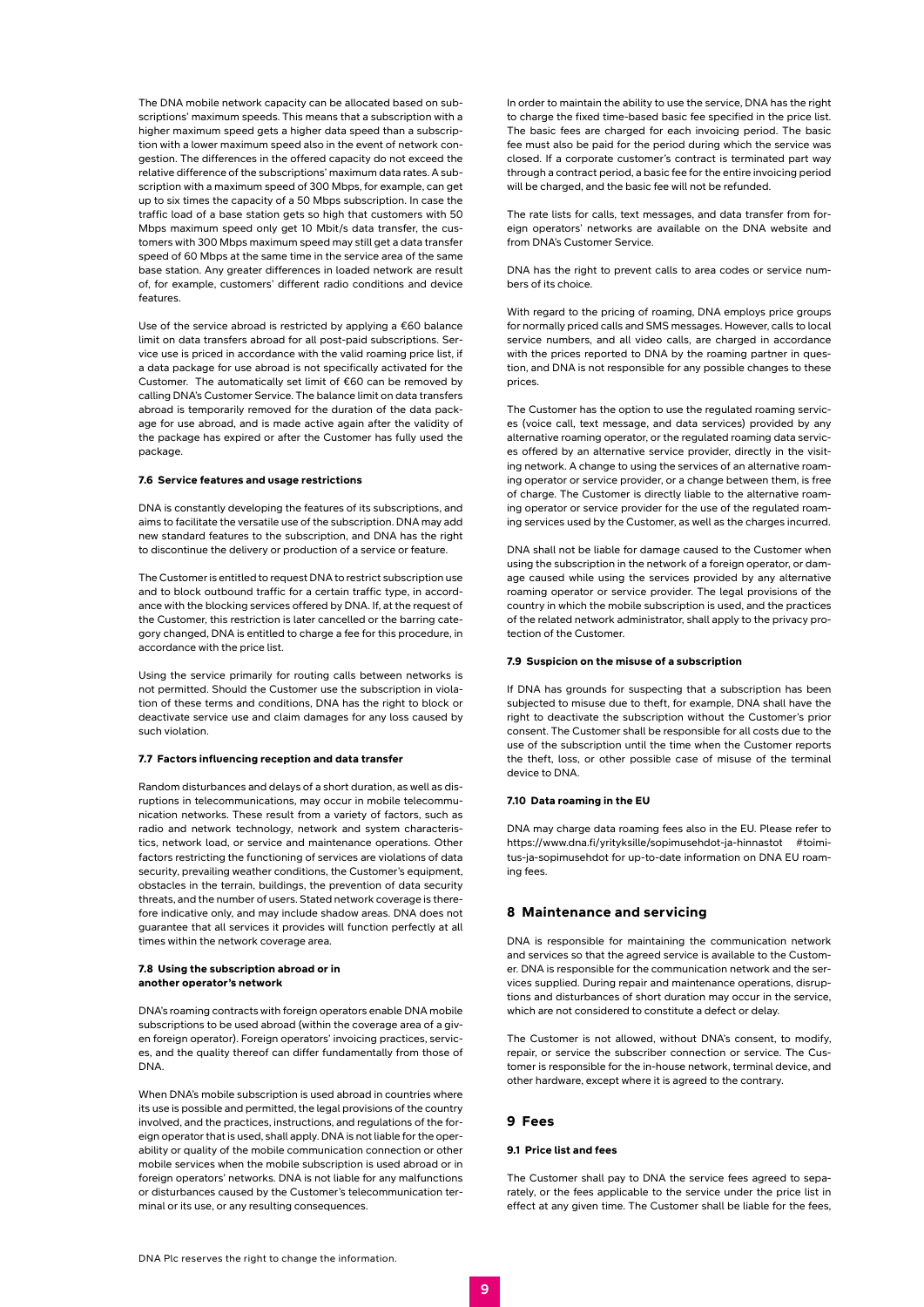<span id="page-9-0"></span>irrespective of whether the Customer uses the subscriber connection or authorises a third party to use the subscriber connection.

DNA has the right to determine the fees, due dates, invoicing periods, payment methods, and invoice delivery methods, unless otherwise required by law. The fees can be collected either in advance or in arrears, as per agreement on the payment term.

DNA is also allowed to invoice from the Customer a third-party telecommunications operator's or service provider's service fees incurred using the service, where agreed upon with DNA or the service provider. The fees shall be invoiced in accordance with DNA's or the service provider's price list in question. If the subscription allows using services subject to a surcharge, the Customer shall be liable for these charges.

In order to maintain the ability to use the service, DNA has the right to charge the fixed basic fee specified in the price list. The basic fees are charged for each invoicing period. The basic fee shall also be paid for the duration of a service interruption that is due to the Customer, a reason under the Customer's control, or DNA's obligation.

Service use abroad (such as calls, text and multimedia messages, and other data transmission) will be charged according to DNA's valid roaming price list. Further information is available on DNA's website.

DNA shall have the right to revise the fees and invoicing principles under the procedure applicable to the amendment of terms and conditions (see 12).

#### 9.2 Fees for service changes, and service deactivation and reactivation

A fee on the price list can be charged for a change of a service or identifier ordered by the Customer. DNA has the right to charge a fee for reactivation of the service subsequent to deactivation due to the Customer, a reason under the Customer's control, or DNA's duty to deactivate the service. A fee can be charged for lifting any usage restriction or service blocking. No fee shall be charged for lifting a usage restriction related to exceeding a usage limit. A separate fee will be charged for work unrelated to the contract. DNA is entitled to charge service fees for any period during which the service has not been delivered due to the Customer's actions.

A fee independent of the volume of service use will be charged until the expiry of the period of notice, even when the supply of the service is terminated before this time at the Customer's request.

#### 9.3 Invoicing

The invoice shall be paid on the due date at the latest, using the information on the invoice. The invoice complaint shall be submitted in writing before the due date, and the indisputable portion of the invoice shall be paid by the due date. DNA has the right to charge penalty interest under the Interest Act on the payment delay and, for a past due notice, a fee applicable to the past due notice under the price list. DNA further has the right to recover the collection costs incurred because of delayed payment.

Where the Customer does not, in disregard of a past due notice and service deactivation, pay the outstanding invoice, all receivables from service invoices not yet due shall also fall due with immediate effect.

DNA shall send the invoice to the invoicing address notified by the Customer. The Customer must immediately inform DNA of any change in the Customer's name and invoicing address. The payment methods available and the related costs are presented in the price list.

Where the Customer makes only a partial payment for the services invoiced through a combined invoice, DNA shall have the right to determine how the payment will be allocated to the services.

The Customer or user is entitled, by law, to telephone bill itemisation and to subscriber-connection-specific itemisation.

DNA's right to charge the Customer shall commence either on the agreed date of delivery or when the Customer takes the service into use, depending on which date is sooner.

DNA's right to charge the Customer shall expire at the end of the contract or when the Customer ceases to use the service, depending on which date is later.

# 10 Processing of customer information

#### 10.1 Processing of customer information and identification data

DNA is allowed to process customer register information for the purposes of customer relationship management, service development, and marketing, in a way described in the register declaration in effect at any given time. The information can be delivered to a third party under the statutory requirements. The register declarations and principles applicable to protection of privacy are available on DNA's website.

DNA shall have the right to send direct marketing messages to the Customer in electronic format, for example as e-mails or SMS messages. The Customer has the right to deny DNA disclosure of the customer information of the Customer for the purposes of direct advertising, distance selling, or other direct marketing, address enquiries services, or marketing or opinion surveys.

DNA is allowed to process identification and location data for the purposes of service production and use, invoicing, technical development work, and direct marketing, in compliance with the laws and regulations in force at any given time. The information to be processed includes, for example, the device type of the mobile phone, other information related to the terminal device, location data of the subscriber connection, and other identification data elated to communication and service use, such as subscriber numbers, and the times and durations of established connections. Identification and location data shall be processed only for the duration of the operations required for the purposes listed above.

DNA has the right to record customer calls and other similar customer communication, such as marketing calls. DNA may use the recordings to verify business transactions, resolve complaints, monitor quality, and for training purposes, for example.

# 10.2 Directory information and directory enquiries services

Unless agreed to the contrary, the basic information on the Customer and the telephone subscriber connection are published, by DNA or a third-party service provider, in a telephone number directory, other subscriber directory, and various directory enquiries services. The information can also be disclosed to a third party. The Customer has the right to refuse, in full or in part, publication of the Customer's information in a telephone directory or directory enquiries service. The Customer also has the right to refuse delivery and disclosure of the Customer's information to a third party. The Customer has the right to request, without further charge, that the Customer's information be rectified or removed.

An error contained in a printed directory shall be rectified in the immediately subsequent directory

#### 10.3 Display of the telephone number

The Customer may bar, permanently or on a call-by-call basis, the transmission of the Customer's own subscription number to recipients, as well as the transmission of the subscription number to which incoming calls have been transferred. In addition, the Customer may bar the transmission of the subscription number of an incoming call.

A secret number may, despite blocking, be displayed to the recipient in a text message or message based on data transmission (such as multimedia messages), and in foreign telephone traffic.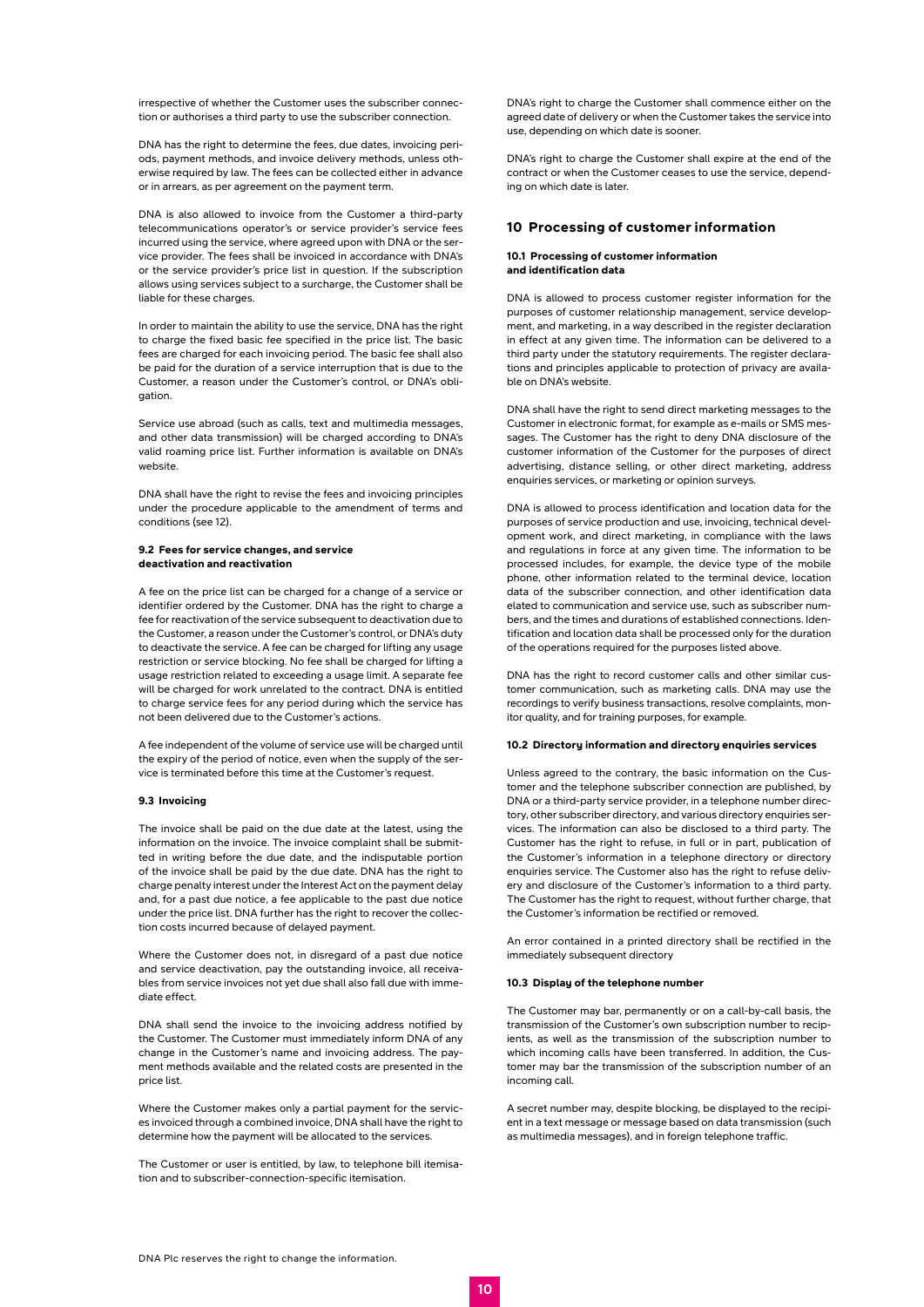# <span id="page-10-0"></span>11 Assignment of the contract

The Customer is not entitled to assign the contract to a third party without DNA's prior consent in writing.

DNA has the right to assign the contract, in full or in part, within DNA's group of companies or to a third party to whom the business to which the contract pertains is assigned. Either DNA or the assignee entity shall inform the Customer of the assignment of business in good time, in advance of the assignment coming into effect.

DNA's contract-based receivables can be transferred to a third party. After having been notified of the assignment of receivables, the Customer can make a valid payment only to the assignee.

# 12 Amendment of the terms and conditions of the agreement

#### 12.1 Amendment of the terms and conditions, services, and fees

DNA has the right to amend the terms and conditions, service features, and fees during the contract period. DNA also has the right to cease providing the service at all for a good reason, provided that customer's user experience does not substantially deteriorate.

DNA has the right to amend, to the detriment of the Customer, the terms and conditions of a service contract and associated service features and fees, in a case where the amendment is due to:

- **•** reorganisation or alignment of contractual, pricing, or Customer Service arrangements, such as business entity and business operation arrangements;
- **•** changes in production costs or cost structure;
- **•** changes due to services provided by a third party, such as termination or amendment of a service supply contract;
- **•** DNA discontinuing production of a service or feature;
- **•** changes in network interconnect traffic procedure;
- **•** development or modernisation of services or communication networks, such as replacing obsolete technology;
- **•** protection or enhancement of the protection of privacy or financial security of a customer or customer group;
- **•** technical system upgrades;
- **•** unexpected changes in traffic volume or structure;
- **•** substantial and permanent changes in the market situation or service demand;
- **•** securing the continuity of operation or the assurance of service level, such as preparing for exceptional circumstances, or maintenance, development, or modification of data protection or data security; or
- **•** other specific reason after a substantial change in circumstances.

DNA has the right to amend, to the detriment of the Customer, the terms and conditions of the contract, and the associated service features and fees, also in a case where the underlying reason for the amendment is related to an amendment of law or regulation, or to a decision by a public authority, such as a revision of taxes or other public fees and charges that have an impact on the agreed service price.

If DNA`s subcontractor or other third party, who will produce a part of the service, will change it`s pricing, DNA has the right to make equal change to it's own pricing.

DNA further has the right to amend the terms and conditions, services, and fees in a minor way that has no impact on the core content of the contract. These amendments include, for example, measures influencing the technology used in the services or the visual appearance of the service. Changes made to DNA service descriptions are not considered changes to agreement terms and they do not trigger the customer's right to terminate the agreement.

Where an amendment due to an unforeseeable reason independent of DNA necessitates changes in the Customer's hardware or software, and the Customer wants to continue using the service, the Customer shall implement said changes at its own cost.

#### 12.2 Changes made on the Customer's initiative

The Customer may make changes to the number of services acquired, in accordance with the terms of the service, via DNA's service channels.

The Customer may also make changes to the services acquired, including additional orders, via the electronic channel offered by DNA for this purpose. The Customer is responsible for the correct use of the login identifiers provided for the use of the Customer, and is bound by the changes made via the electronic channel, regardless of whether the Customer's representative had a separate authorisation to make changes or not.

#### 12.3 Notification of the amendment of the terms and conditions, services and fees, and the consequences thereof

DNA shall notify the Customer of an amendment made to the detriment of the Customer in the terms and conditions of the communication services contract, or the services or fees, and the grounds thereof, no later than one month before the amendment enters into effect, either in writing (e.g., in connection with an invoice), electronically, or via e-mail. Where the amendment is based on an amendment of a law or regulation, or a decision by a public authority, DNA has the right to implement the amendment simultaneously with the entry into force of the amendment of the law or regulation or decision by a public authority. DNA shall notify the Customer of an amendment made to the benefit of the Customer, or an amendment pertaining to a service other than a communication service, in each case separately, and in an appropriate and effective way.

For a period of one (1) month from being informed of the change, the Customer has the right to terminate the contract for the service affected by the change. The new terms and conditions shall be applicable to the service as of the entry into effect thereof, unless the Customer gives notice to terminate the contract with immediate effect within one (1) month of having been notified of the amendment.

The Customer does not have the right to give notice in a case where the amendment is made to the benefit of the Customer, its significance is otherwise minor, or if the change is due to an official decision or for a reason otherwise beyond DNA's control, such as a change in prices unilaterally reported by a third party.

DNA has the right to provide the service specified in the contract in the manner it sees fit. DNA has the right to make changes affecting the technology and the use of the service. DNA shall inform the Customer in writing, and in reasonable time in advance, of any major changes to the technical implementation of the service, which DNA knows to possibly have an impact on the use of the Customer's equipment and software. If such changes require alterations to the Customer's equipment and software, the Customer shall be responsible for carrying out such alterations at the Customer's own expense.

# 13 Termination of the contract

# 13.1 Termination by way of notice

The contract shall be valid until further notice or for a fixed period stated in the contract. Both participants may terminate a communication service contract that is valid until further notice in writing, with a period of notice of three months.

A fixed-term contract cannot be terminated by way of notice during the term of the contract. After the fixed-term contract period, the subscription contract remains in force until further notice, unless one of the participants has given notice of termination no less than three months before this time, terminating the subscription contract at the end of the fixed term.

#### 13.2 Revocation

The Customer has the right to revoke the contract on the grounds of a defect or delay due to DNA in a case where the breach of contract is substantial. Revocation of the contract can pertain only to the service affected by the defect or delay.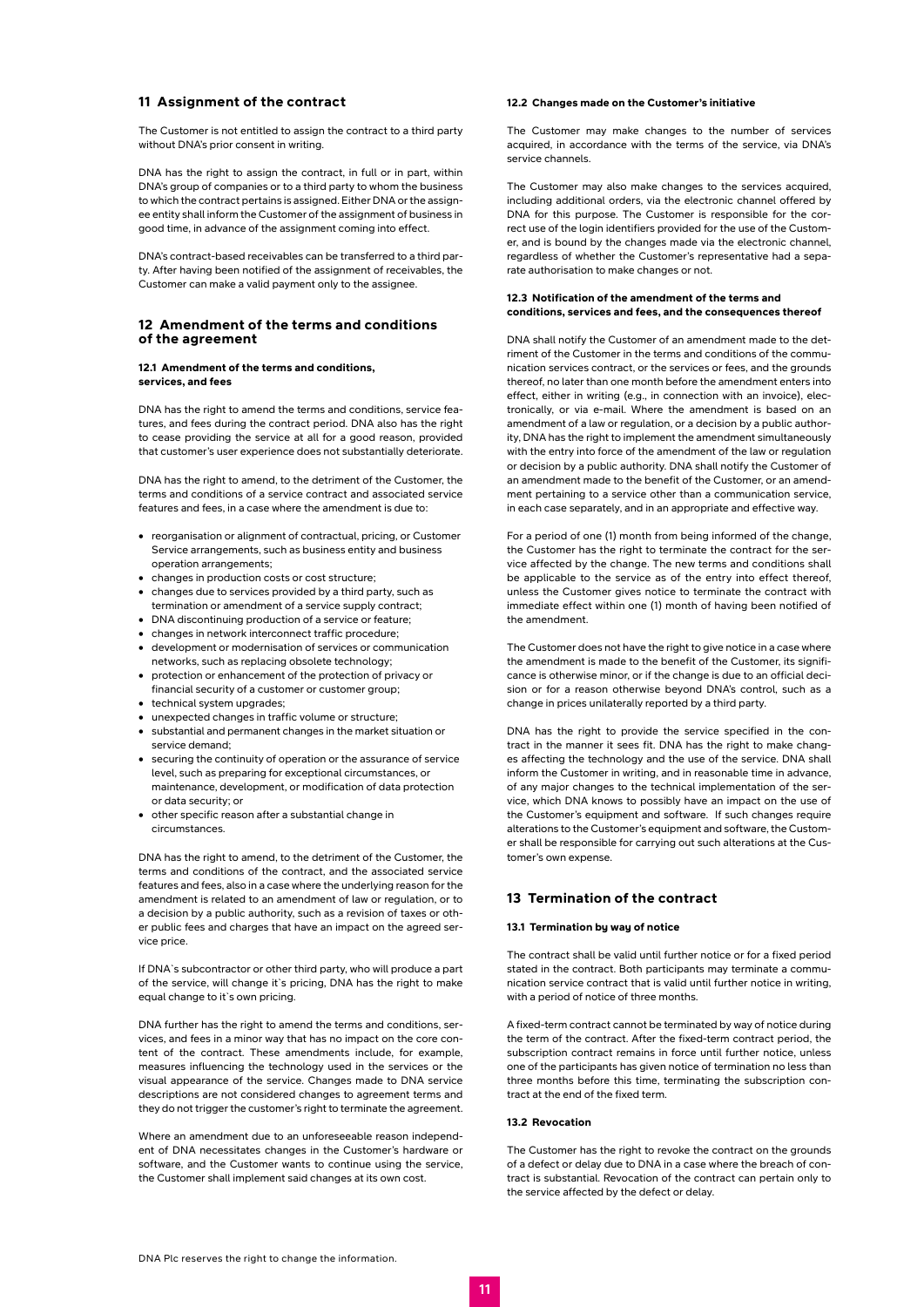<span id="page-11-0"></span>DNA has the right to revoke a contract for a telephone subscriber connection by notifying the Customer in advance, in a case where:

- **•** the telephone subscription has been disconnected for a reason other than the Customer's request (see Point 6.1) for at least one month, and the prerequisites for disconnection of the subscription are met, or
- **•** the Customer has been sentenced for disrupting communications using a telephone subscriber connection.

DNA has the right to revoke a contract, if

- **•** service use has been deactivated for a reason other than the Customer's request (see Point 6), or due to network repair operations, for at least one month, and the reason for deactivation has not been eliminated;
- **•** in disregard of reminders, the Customer has failed to pay an outstanding invoice, has been declared insolvent, or does not place a deposit or acceptable security requested by DNA;
- **•** a public authority has found that the Customer has intentionally prevented or disrupted communications, or
- **•** the Customer is in substantial breach of the contract and does not, in disregard of notice, remedy the breach.

The Customer and DNA each have the right to revoke a service contract other than a contract for a telephone subscriber connection, in a case where:

- **•** the duration of interruption of performance due to force majeure exceeds three (3) months, or
- **•** the service cannot be delivered within a reasonable time because a precondition of delivery under section 3.2 is absent.

The revocation notice by DNA shall be in writing.

#### 13.3 Recovery of equipment and refunds upon termination of the contract

The Customer shall return, upon termination of the contract, the devices owned by DNA and other property subject to licence, in the same condition as at the moment of delivery, allowing for normal wear and tear. Where the Customer has leased a device from DNA, termination of the service contract related to the device, and termination of service invoicing, requires, in addition to the provisions under section 13.1, that the device is also returned, in compliance with the guidelines issued by DNA.

DNA shall refund all advance payments made by the Customer to the extent that the payments pertain to the time after the termination of the contract, providing that the termination of the contract is not due to the Customer being in breach of the contract. DNA is not required to refund for unused free telephone time. When the contract expires, DNA shall have the right to settle any outstanding receivables from refundable payments to the Customer.

#### 13.4 Discontinuation of service production

DNA shall have the right to amend services of a continuous nature and, for weighty reasons, cease the production of the service altogether. DNA shall aim to cause as little detriment to the Customer in so doing. DNA shall not be liable for any costs generated for the Customer as a result of the amendment or deactivation of the service. DNA shall aim to notify the Customer of the deactivation of the service two (2) months in advance. DNA shall be under no obligation to notify the Customer of the deactivation of free of charge added value services in any way other than maintaining an up-todate list of its range of services.

# 14 Contact information and notices

The Customer shall ensure that DNA has up-to-date information on the Customer and on any user authorised by the Customer. The Customer shall send all written notices relating to this contract to the address or e-mail address indicated in the contract or provided subsequently. A notice sent by the Customer via mail shall be considered to have been notified to DNA on the seventh (7th) day after sending, and a notice sent via e-mail on the business day immediately after sending.

DNA shall send all notices relating to this contract to the address or invoicing address provided by the Customer, or to the e-mail address or mobile phone number in compliance with the contract. A notice sent by DNA via mail shall be considered to have been notified to the Customer on the seventh (7th) day after sending, and a notice sent via e-mail or to the mobile phone number on the business day immediately after sending. DNA shall notify the Customer of any payment failures and other breaches by a user authorised by the Customer.

The contact information of DNA is indicated in the contract or other document issued to the Customer.

# 15 Miscellaneous terms and conditions

#### 15.1 Infringement on intellectual property rights

DNA shall be liable for ensuring that, at the time of concluding a contract, the services it delivers do not infringe upon the intellectual property rights of a third party in force in Finland. 'Intellectual property rights' refers, among other things, to patent rights, trademarks, and copyrights.

If action is brought or claims are made against the customer on the basis of use of the service provided by DNA in Finland violating protected intellectual property rights, DNA shall defend its Customer as it sees fit and pay any non-appealable compensation imposed on the Customer. DNA's liability requires that the Cus-tomer notify DNA of the claims, in writing, immediately after becoming aware of them and authorise DNA to act in the Customer's best interests, providing DNA with all information, authorisations, and assistance necessary to handling the matter.

DNA shall not be liable for any such infringement caused by the Customer as a result of the following: the service has been amended by the Customer or a third party, the service has been used for a purpose for which it was not designed or intended, the service is used together with a product or service produced by a third party or by the Customer, or the service is used in a way that does not comply with the instructions provided by DNA.

#### 15.2 Material received through the service

DNA shall not, at any time, be liable for the availability, quality or content of material or information delivered through its service, nor for any damage caused by delays, changes or loss of material transmitted by means of the product or service. Nor is DNA responsible for the legality, operation or availability of material or information acquired by the Customer through the product or service, or for rights relating to the use, copying or editing of material or information.

The Customer shall be liable for any failure to deliver, transmit, or make available any material that infringes upon the rights of a third party, or that is in breach of legislation or good practices. DNA shall have the right to remove such material immediately from the service, without consulting the Customer, or to prevent its use or availability. DNA shall in no way be liable for the content of messages sent with or through the service.

#### 15.3 Confidentiality, exercise of rights

In connection with the contract, the parties may receive technical and service development data that are business secrets of the other contracting party, or to which the party has some type of immaterial right. DNA's business secrets include all development material, applications, and results relating to contractual and tender documents and services. Without DNA's written consent, the Customer shall not have the right to use the information received in the Customer's own business or other activities, or in that of the Customer's sphere of interests. The sphere of interests includes companies belonging to the same group as the Customer, and persons and their relatives and companies with closely aligned interests belonging to the Customer's decision-making bodies. The Customer may not disclose or surrender to a third party any information the Customer has received. Only the use of information necessary for fulfilling this contract is permitted. This condition must also be adhered to after the expiry of the contract.